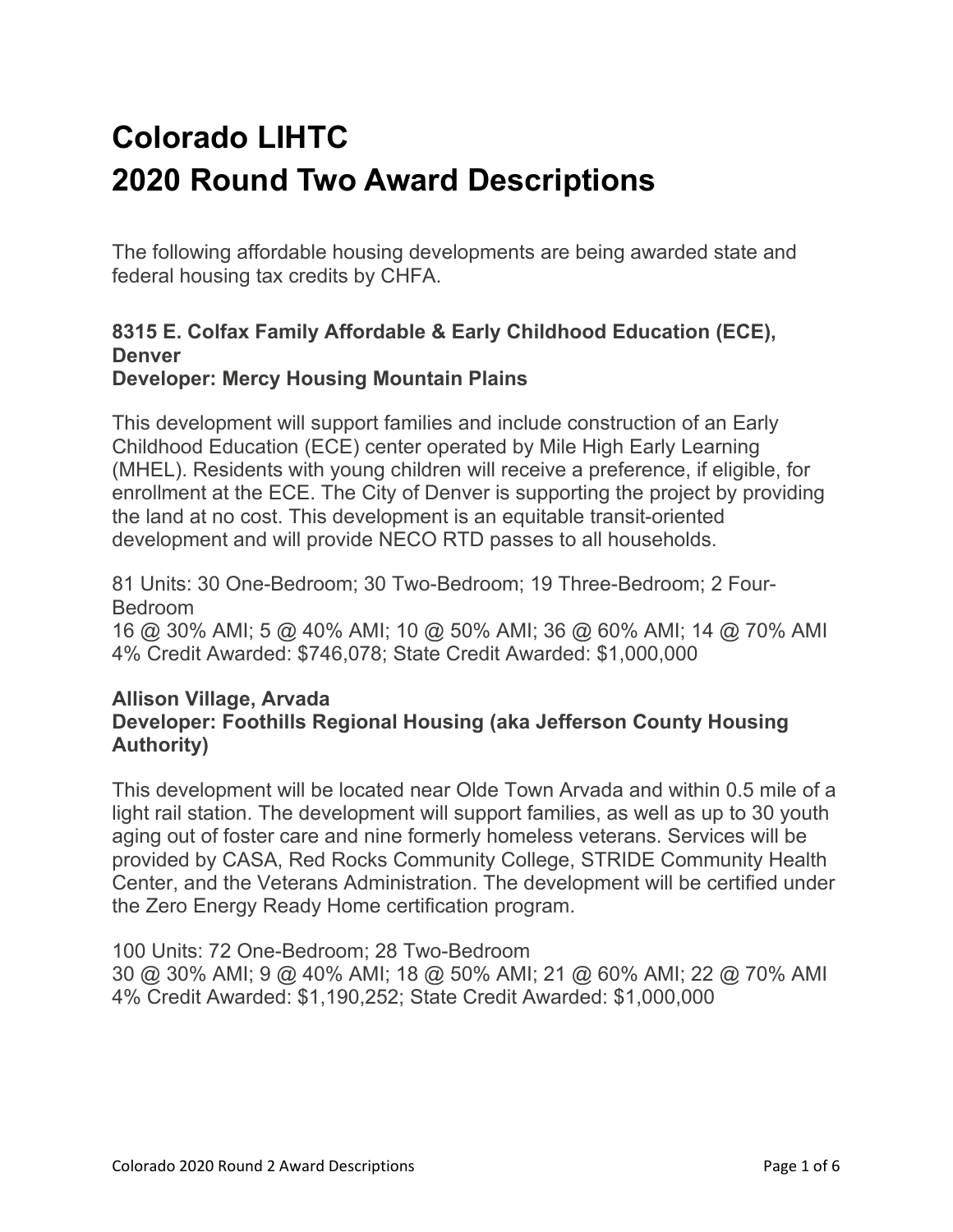#### **Anglers Four Hundred, Steamboat Springs Developer: Overland Property Group and Yampa Valley Housing Authority**

Anglers Four Hundred will support families in an area of Colorado that is experiencing an acute shortage of attainable housing. This development will use Average Income to support households with a wide range of income levels. The location of the development is pedestrian-friendly and will be within walking distance to a bus stop, biking trails, grocery, pharmacy, and other retail and commercial amenities. The development leverages a voter-passed mil levy to support affordable housing development, as well as support from the City of Steamboat Springs and Routt County. The development will be certified under the Zero Energy Ready Home certification program.

75 Units: 4 One-Bedroom; 33 Two-Bedroom; 38 Three-Bedroom 10 @ 30% AMI; 12 @ 40% AMI; 9 @ 50% AMI; 12 @ 60% AMI; 18 @ 70% AMI 4% Credit Awarded: \$811,737; State Credit Awarded: \$1,000,000

### **Clara Brown Commons, Denver Developer: Mile High Ministries**

Located in Denver's Cole neighborhood, this development will be part of the redevelopment of a city block to include 17 Habitat for Humanity townhomes and a community building with a childcare center. The development will include strong resident programming and services to support the sponsor's focus on helping vulnerable families transform their lives. The development leverages more than \$4 million in private philanthropic support and multiple years of neighborhood outreach.

61 Units: 14 One-Bedroom; 28 Two-Bedroom; 19 Three-Bedroom 2 @ 20% AMI; 16 @ 30% AMI; 16 @ 50% AMI; 16 @ 60% AMI; 10 @ 80% AMI 4% Credit Awarded: \$782,057; State Credit Awarded: \$978,455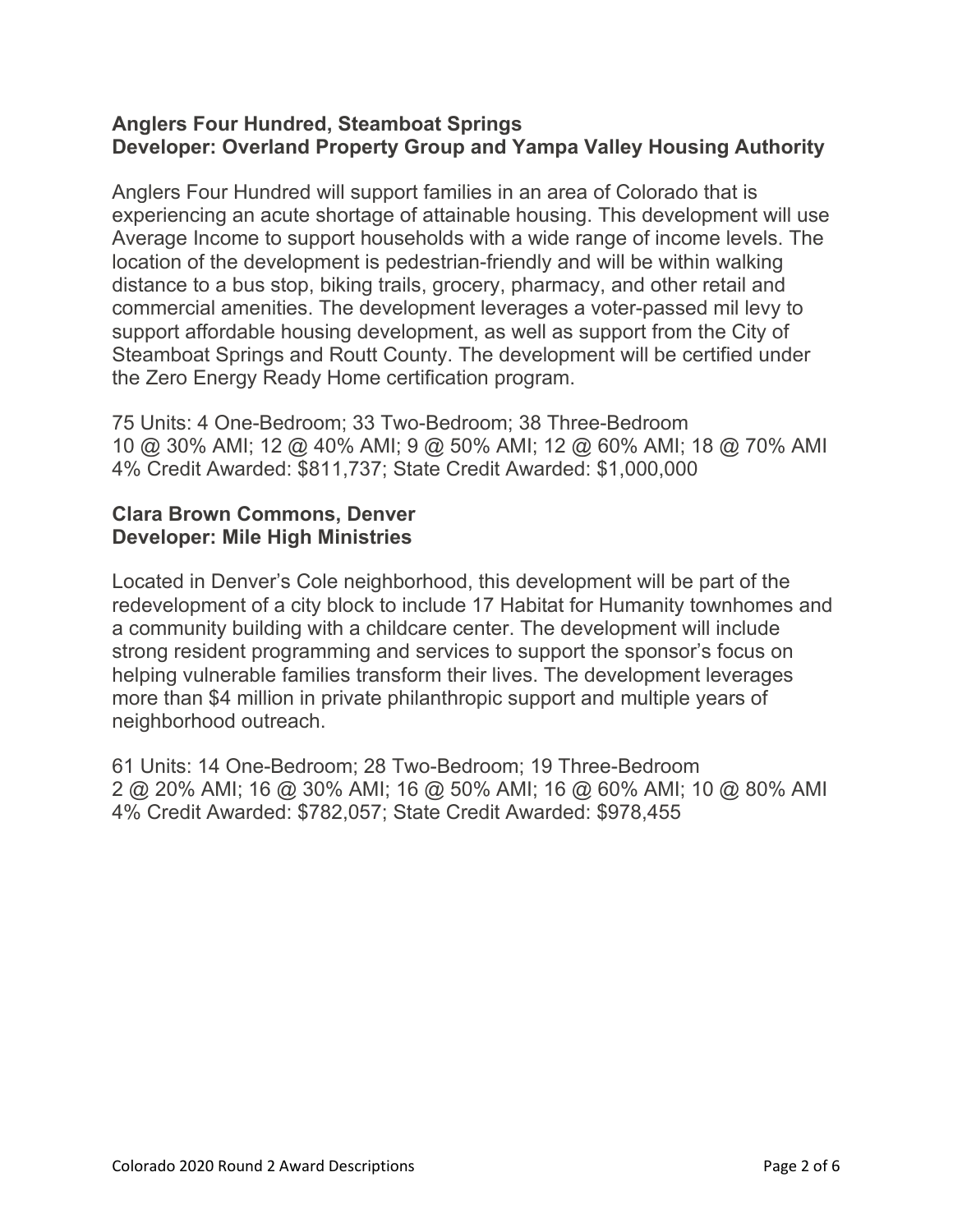## **Crossing Pointe South, Thornton Developer: Maiker Housing Partners (aka Housing Authority of Adams County)**

This development will support families and complete the Crossing Pointe multigenerational community. The development is walkable to a light rail station and adjacent to large open space with walking trails. Residents will have access to a community resource navigator who will collaborate with community partners to support resident needs. The City of Thornton is supporting the development with funding, fee waivers, and flexible development standards. The development will be certified under the Zero Energy Ready Home certification program.

142 Units: 51 One-Bedroom; 76 Two-Bedroom; 15 Three-Bedroom 17 @ 30% AMI; 17 @ 40% AMI; 43 @ 50% AMI; 8 @ 60% AMI; 57 @ 70% AMI 4% Credit Awarded: \$1,758,901; State Credit Awarded: \$558,36

#### **Fitzsimons Veterans Independent Living, Aurora Developer: Aurora Housing Authority**

This development will support residents ages 55 and older with a focus on veterans, veteran spouses, and Gold Star Family members. Aurora Housing Authority will employ a service coordinator at the building to support residents. The development is located adjacent to a bus stop and within 0.5 mile of a light rail station. The development will help complete the Fitzsimons campus transformation with a continuum of housing options focusing on veterans.

59 Units: 49 One-Bedroom: 10 Two-Bedroom; 16 @ 30% AMI; 7 @ 40% AMI; 13 @ 50% AMI; 23 @ 60% AMI; 4% Credit Awarded: \$645,514; State Credit Awarded: \$850,001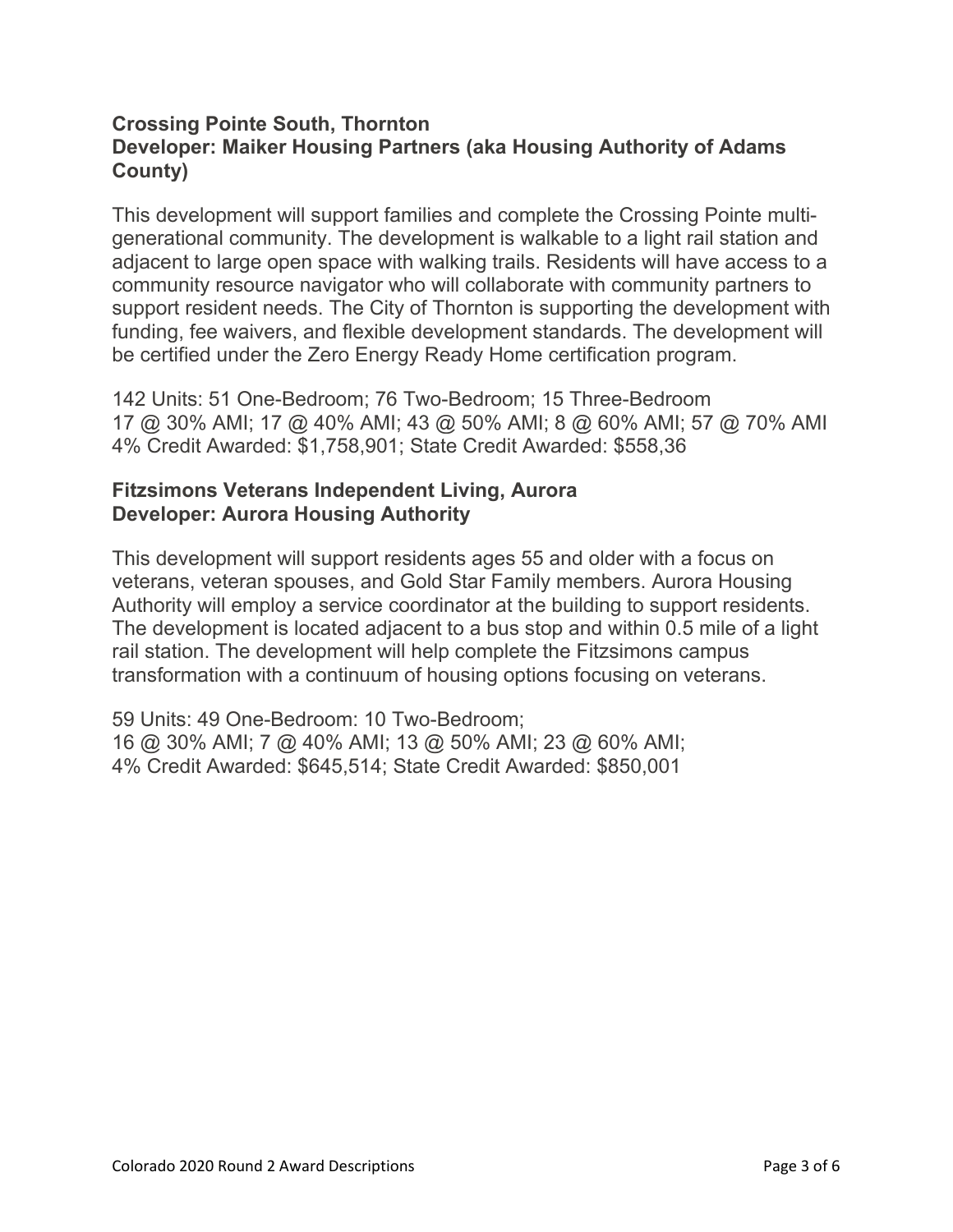## **Garden Apartments, Colorado Springs Developer: Western Region Nonprofit Housing Corporation**

This existing 40-year old property consists of four buildings and is subsidized with a HUD Housing Assistance Payment contract. Residents will benefit from comprehensive renovation of the buildings and units that will include air conditioning and accessibility improvements. Residents will be temporally relocated onsite in vacant units during the phased renovations. The preservation of this development supports the City of Colorado Springs Housing Plan.

85 Units: 24 One-Bedroom; 28 Two Bedroom; 23 Three-Bedroom; 10 Four Bedroom 26 @ 30% AMI; 32 @ 40% AMI; 24 @ 50% AMI; 3 @ 60% AMI; One Employee 4% Credit Awarded: \$537,199; State Credit Awarded: \$659,000

## **Highland Trails, Littleton Developer: Four Corners Development**

This development will support residents aged 55 and older and will be the first LIHTC-supported development in this area of unincorporated Jefferson County near West Bowles Avenue. Amenities such as shopping, pharmacy, banking, and public transportation are available nearby. Income-eligible residents will be supported with 20 project-based vouchers from Foothills Regional Housing. The development will include interior and exterior community amenities with an emphasis on health and wellness. The development will be certified under the Zero Energy Ready Home certification program.

88 Units: 64 One-Bedroom; 24 Two-Bedroom 4 @ 20% AMI; 16 @ 30% AMI; 11 @ 40% AMI; 14 @ 50% AMI; 18 @ 60% AMI; 17 @ 70% AMI; 8 @ 80% AMI 4% Credit Awarded: \$904,054; State Credit Awarded: \$911,562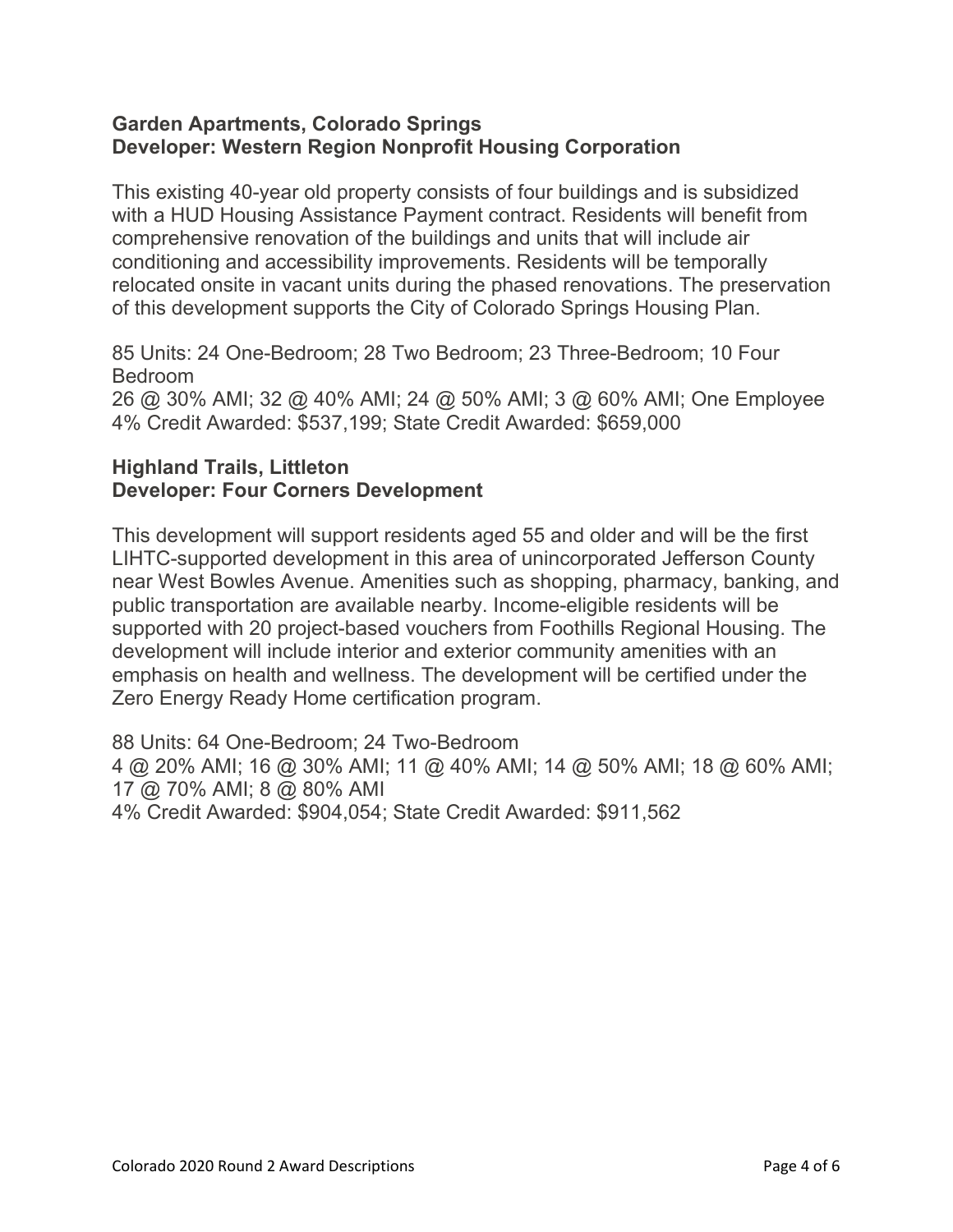### **Montbello FreshLo Hub, Denver Developer: Montbello Organizing Committee**

The Hub will be a mixed-use development including a grocery store, nutrition education center, cultural arts wing with black box theater, and other office and retail spaces in addition to affordable residential housing. The development is located near two bus stops and will be a 'hub' for the Montbello neighborhood. The development is community inspired following multiple years of outreach and engagement, including support from the Kresge Foundation. New Market Tax Credits will support the commercial development in this dense urban redevelopment.

97 Units: 49 One-Bedroom; 33 Two-Bedroom; 15 Three Bedroom 7 @ 30% AMI; 17 @ 50% AMI; 55 @ 60% AMI; 18 @ 70% AMI 4% Credit Awarded: \$1,267,504; State Credit Awarded: \$1,000,000

### **Oak140, Fort Collins Developer: Housing Catalyst**

This development is a partnership between Housing Catalyst and the Fort Collins Downtown Development Authority and will be the first family development supported with LIHTC in downtown Fort Collins. The development will be mixeduse with ground-floor commercial spaces. The developer will provide eight project-based vouchers to support income-eligible residents. The area is highly walkable to nearby amenities, employment centers, grocery, and public transportation.

79 Units: 4 Studio; 58 One-Bedroom; 17 Two-Bedroom 7 @ 30% AMI; 6 @ 40% AMI; 29 @ 50% AMI; 29 @ 70% AMI; 8 @ 80% AMI 4% Credit Awarded: \$962,679; State Credit Awarded: \$740,000